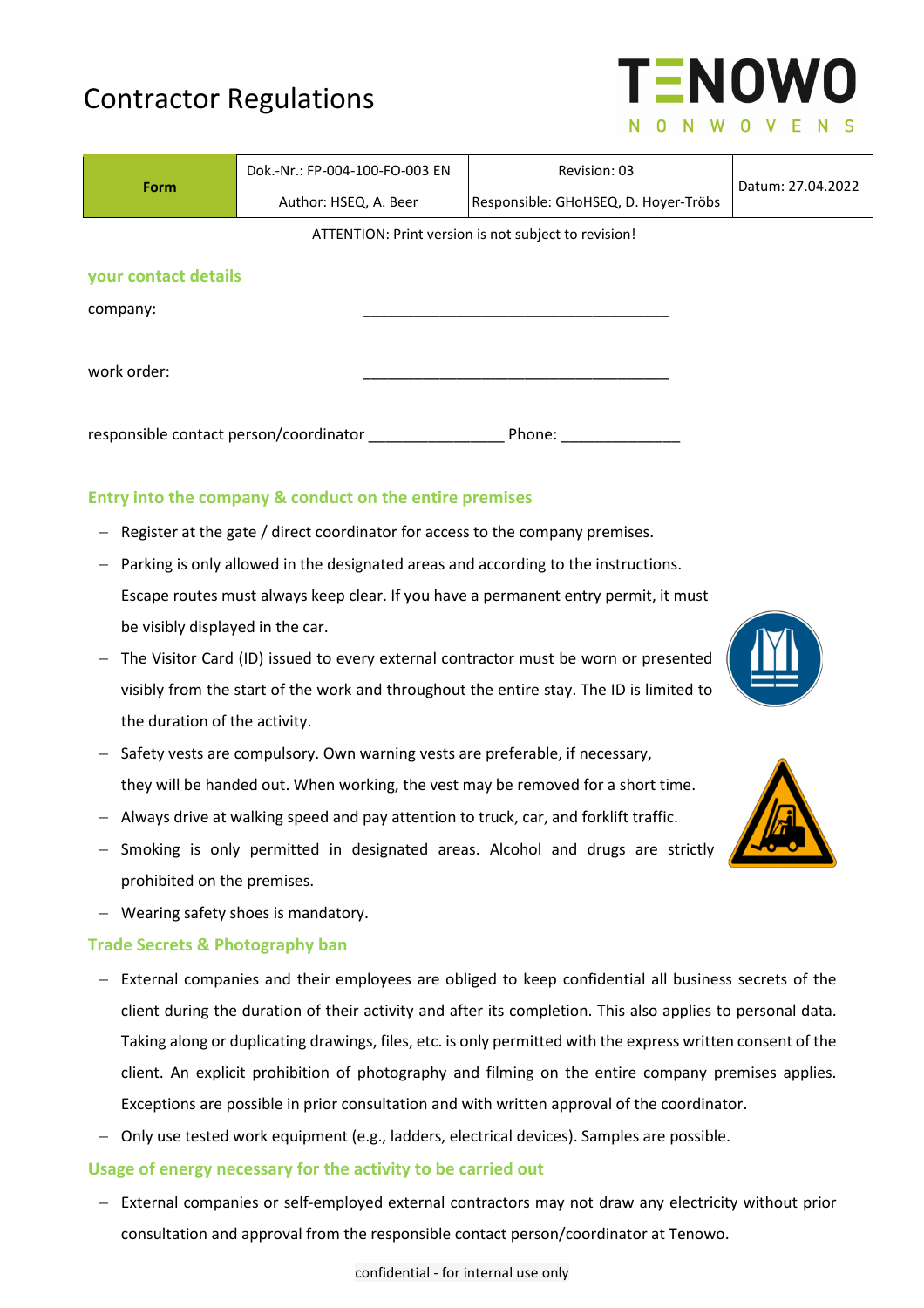| <b>Contractor Regulations</b> |  |
|-------------------------------|--|
|-------------------------------|--|



| Form. | Dok.-Nr.: FP-004-100-FO-003 EN | Revision: 03                         | Datum: 27.04.2022 |
|-------|--------------------------------|--------------------------------------|-------------------|
|       | Author: HSEQ, A. Beer          | Responsible: GHoHSEQ, D. Hoyer-Tröbs |                   |
|       |                                |                                      |                   |

ATTENTION: Print version is not subject to revision!

- If the responsible employee orders mandatory recording of the required amount of electricity, the withdrawal may only be made via the assigned measuring device(s), such as site power distributors, existing fixed withdrawal points or mobile individual measurements.

#### **Safe behavior in production and shipping**

 $-$  Observe the safety signs (escape signs, warning signs, mandatory signs, prohibition signs)!



- Wearing hearing protection is mandatory in marked work areas. Hearing protection dispensers are available.
- $-$  Escape and rescue routes must always keep clear. First aid facilities and fire protection equipment must always be kept free. Fire doors and gates must not be wedged.
- Pay attention to the internal routes. Take special care with industrial trucks in our production and shipping areas.
- $-$  Pay attention to possible mutual hazards during your activities. Stop your work immediately if a hazard arises.
- Personal injury and damage to property must be reported to the coordinator immediately!

### **Hygiene (especially for the plant in Hof)**

Observe the marked hygiene areas (= blue markings). The provided hair nets must be worn, and disinfectants used. Pay attention to the mandatory signs.

#### **Fire prevention**

- Observe the marked prohibitions for open flames and open sources of ignition. Everything else is regulated by the fire protection regulations.
- Before starting work, familiarize yourself with the fire protection equipment (fire extinguishers, fire alarms).
- If necessary, fire detectors must be taken out of operation for a short time to carry out your work.
- For necessary hot work, a "permit for hot work" must be obtained from the coordinator.
- You or your company is liable for any false alarms.

#### **First aid, behavior in the event of an accident or unsafe situation**

- Report accidents (including minor injuries) suffered during the activity to your coordinator. The coordinator decides whether a report should be made to the occupational safety manager.